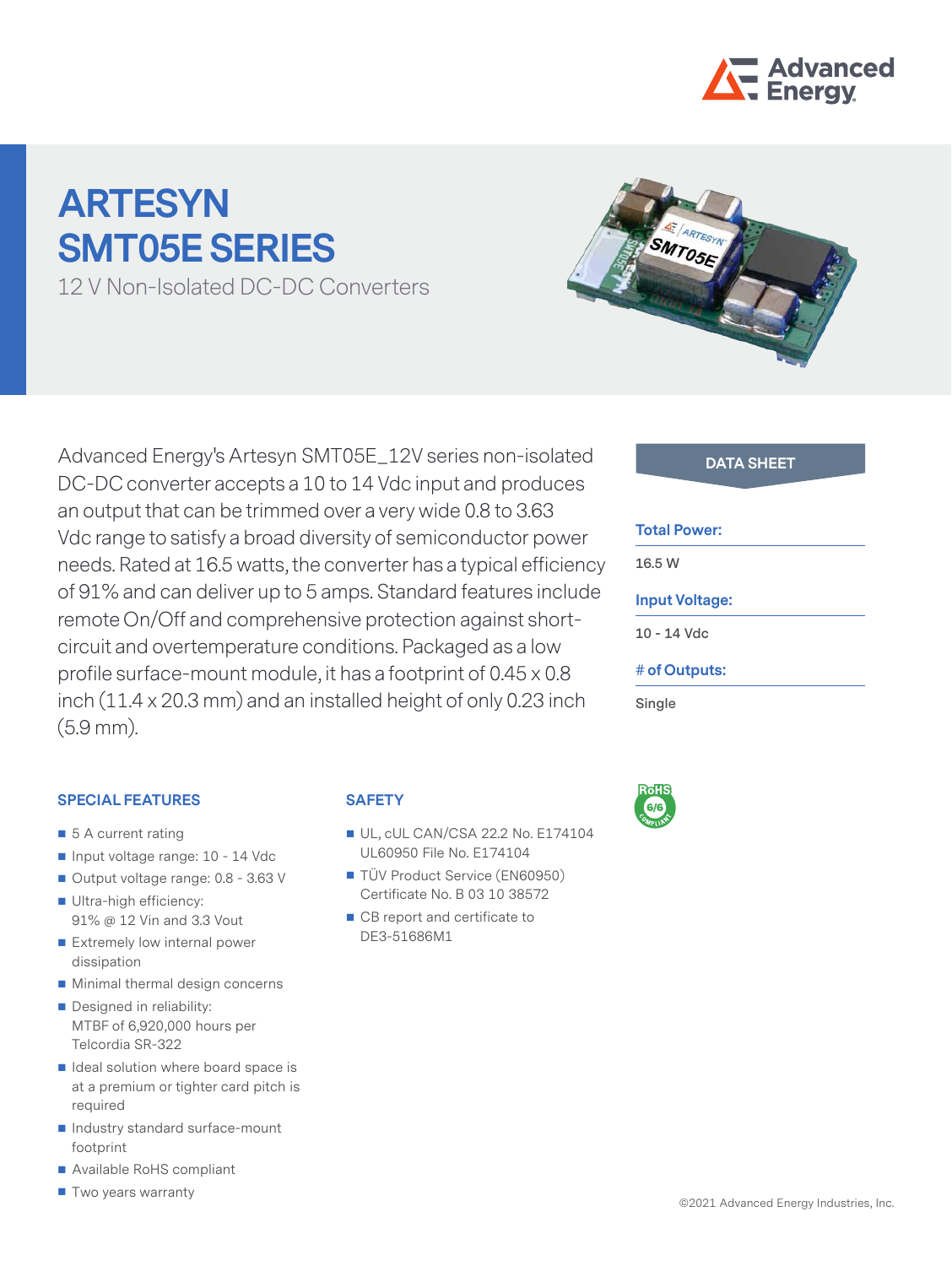## **SMT05E 12V**

#### **ELECTRICAL SPECIFICATIONS**

| Input                              |                |                                                   |
|------------------------------------|----------------|---------------------------------------------------|
| Input voltage range                |                | 10 - 14 Vdc                                       |
| Input current                      | No load (max.) | 100 mA                                            |
| Input current (max.)               |                | 1.85 A max. @ Io max. and Vout = 3.3 V            |
| Input reflected ripple             |                | 30 mA rms                                         |
| Remote ON/OFF                      |                | See Note 1                                        |
| Start-up time                      |                | $20$ ms                                           |
| Output                             |                |                                                   |
| Voltage adjustability              |                | $0.8 - 3.63$ Vdc                                  |
| Setpoint accuracy                  |                | $±0.4\%$ .                                        |
| Line regulation                    |                | ±0.2%                                             |
| Load regulation                    |                | ±1.0%                                             |
| Minimum load                       |                | 0A                                                |
| Overshoot/undershoot               |                | None                                              |
| Ripple and noise<br>5 Hz to 20 MHz |                | 60 mV pk=pk<br>25 mV rms                          |
| Temperature co-efficient           |                | ±0.01%/ °C                                        |
| Transient response                 |                | 50 mV max, deviation<br>50 µs recovery within ±1% |

Note: All specifications are typical at nominal input, full load at 25 °C unless otherwise stated.

## **GENERAL SPECIFICATIONS**

| Efficiency              |                       | 91%                                                                 |
|-------------------------|-----------------------|---------------------------------------------------------------------|
| Insulation voltage      |                       | Non-isolated                                                        |
| Switching frequency     | Fixed                 | 330 kHz typical                                                     |
| Approvals and standards |                       | EN60950<br>UL/cUL60950                                              |
| Material flammability   |                       | <b>UL94V-0</b>                                                      |
| <b>Dimensions</b>       | $L \times W \times H$ | 20.32 x 11.43 x 5.97 mm<br>$0.800 \times 0.450 \times 0.235$ inches |
| Weight                  |                       | 3g(0.11 oz.)                                                        |
| Coplanarity             |                       | $100 \mu m$                                                         |
| <b>MTBF</b>             | Telcordia SR-332      | 6,920,000 hours                                                     |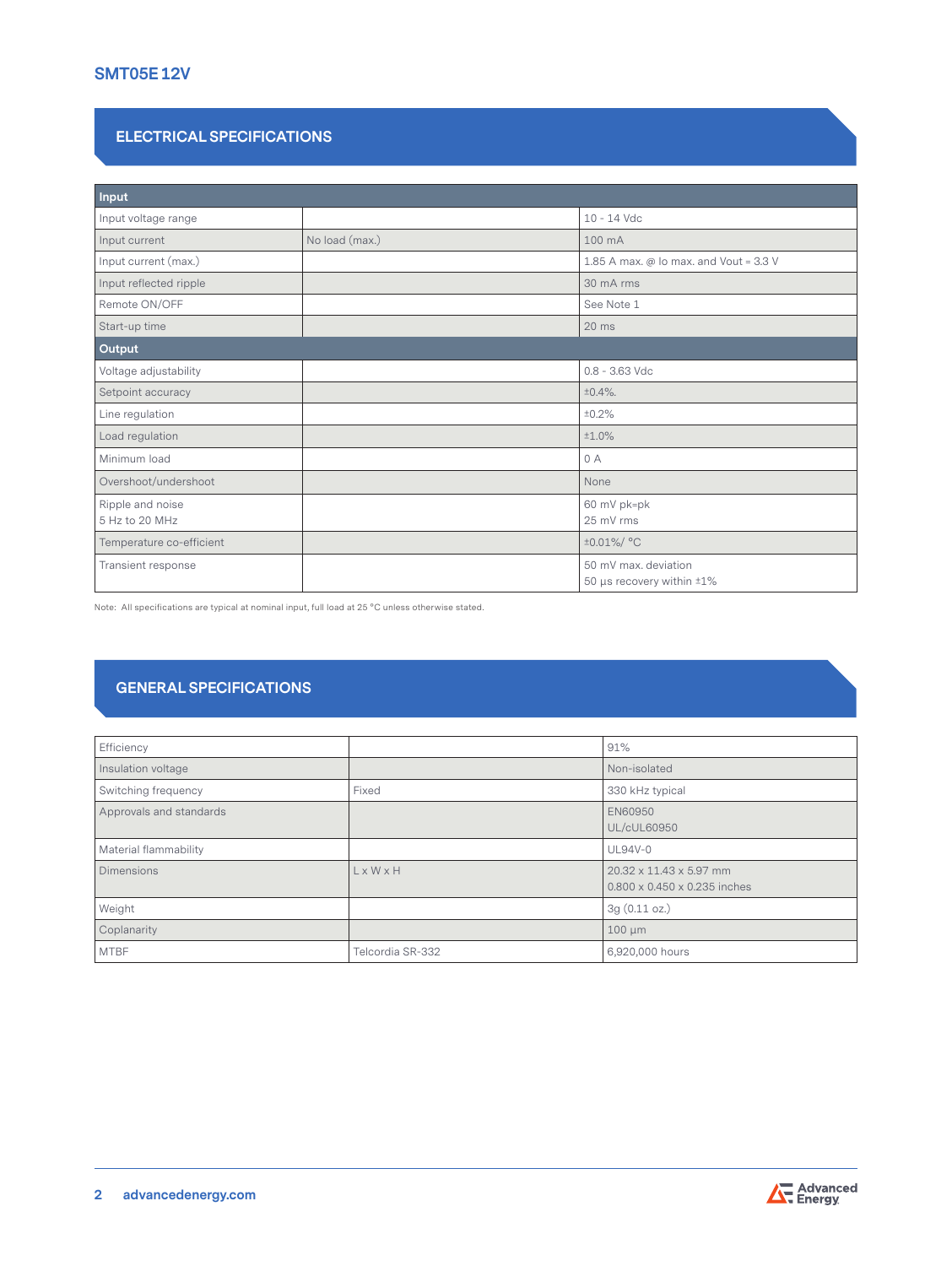# **ENVIRONMENTAL SPECIFICATIONS**

| Thermal performance | $-40 °C$ to $+100 °C$<br>Operating ambient temperature |                       |  |  |
|---------------------|--------------------------------------------------------|-----------------------|--|--|
| See Note 2          | Non-operating temperature                              | $-40 °C$ to $+125 °C$ |  |  |
| Protection          |                                                        |                       |  |  |
| Short-circuit       | Continuous                                             |                       |  |  |
| Thermal             | Automatic recovery                                     |                       |  |  |

# **EMC CHARACTERISTICS**

| Electrostatic discharge | EN61000-4-2, IEC801-2 |
|-------------------------|-----------------------|
| Conducted immunity      | EN61000-4-6           |
| Radiated immunity       | EN61000-4-3           |

# **ORDERING INFORMATION**

| <b>Model</b>    | Output       | Input       | Output         |        | Output Current   Output Current | <b>Efficiency</b> | Regulation |       |
|-----------------|--------------|-------------|----------------|--------|---------------------------------|-------------------|------------|-------|
| Number $(3, 4)$ | Power (Max.) | Voltage     | Voltage        | (Min.) | (Max.)                          | (Typical)         | Line       | Load  |
| SMT05E-12W3V3J  | 16.5 W       | 10 - 14 Vdc | 0.8 - 3.63 Vdc | 0 A    | 5 A                             | 91%               | ±0.2%      | ±1.0% |

### **PART NUMBER SYSTEM WITH OPTIONS**

| <b>Product Family</b>    | <b>Rated Output</b><br>Current | Performance                   | Input Voltage      | Type of Output             | Mounting<br>Option | <b>Packaging Options</b>                                                                                                       |
|--------------------------|--------------------------------|-------------------------------|--------------------|----------------------------|--------------------|--------------------------------------------------------------------------------------------------------------------------------|
| <b>SMT</b>               | 05                             | E                             | 12                 | W                          | 3V <sub>3</sub>    | TJ                                                                                                                             |
| $SMT = Surface$<br>Mount | $05 = 5$ Amp                   | $E =$ Enhanced<br>Performance | $12 = 10 - 14$ VDC | $S =$ Single<br>$W = Wide$ | $0.8 - 3.63$ Vdc   | $No ' - T'$ suffix =<br>Pb-free RoHS 6/6<br>compliant (Trays)<br>-TJ suffix = Pb-free<br>RoHS 6/6 compliant<br>(Tape and Reel) |

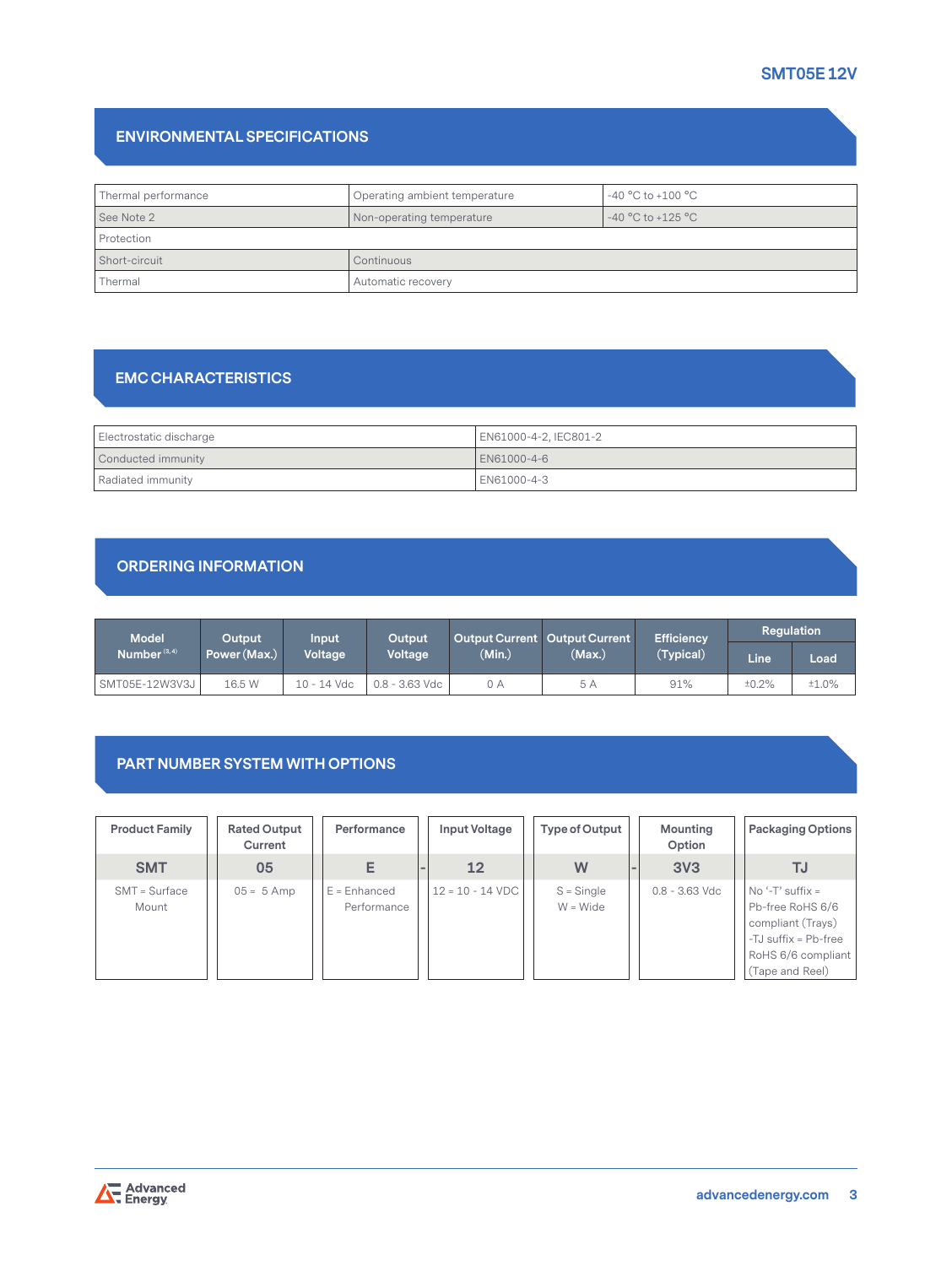### **OUTPUT VOLTAGE ADJUSTMENT**

The ultra-wide output voltage trim range offers major advantages to users who select the SMT05E-12W3V3J. It is no longer necessary to purchase a variety of modules in order to cover different output voltages. The output voltage can be trimmed in a range of 0.8 to 3.63 Vdc. When the SMT05E-12W3V3J converter leaves the factory, the output has been adjusted to the default voltage of 0.8 V.

Notes:

1. The SMT05E features a 'Negative Logic' Remote ON/OFF operation. If not using the Remote ON/OFF pin, leave the pin open (the converter will be on). The Remote ON/OFF pin is referenced to ground. The following conditions apply for the SMT05E:

| Configuration                           | <b>Converter Operation</b> |  |  |  |
|-----------------------------------------|----------------------------|--|--|--|
| Remote pin open circuit                 | Unit is ON                 |  |  |  |
| Remot pin pulled low [Von/off 0.8 V]    | Unit is OFF                |  |  |  |
| Remote pinpulled high [Von/off > 1.6 V] | Unit is ON                 |  |  |  |

A 'Negative Logic' Remote ON/OFF version is also possible with this converter. To order please use part number SMT05E-12W3V3-RJ.

2. Full derating curves available in both the Longform (Technical Reference) and Application Note.

3. NOTICE: Some models do not support all options. Please contact your local Artesyn Embedded Power representative or use the on-line model number search tool at http://www. artesyn.com to find a suitable alternative.

#### **MECHANICAL DRAWINGS**







| <b>Pin Assignments</b> |               |  |  |
|------------------------|---------------|--|--|
| Pin                    | Function      |  |  |
|                        | Remote ON/OFF |  |  |
| $\overline{2}$         | Vout          |  |  |
| 3                      | Trim          |  |  |
| $\overline{4}$         | Ground        |  |  |
| 5                      | Vin           |  |  |

All dimensions in inches (mm) All tolerance ±0.010in ( ±0.25mm) unless otherwise stated

i,  $\ddot{\phantom{a}}$